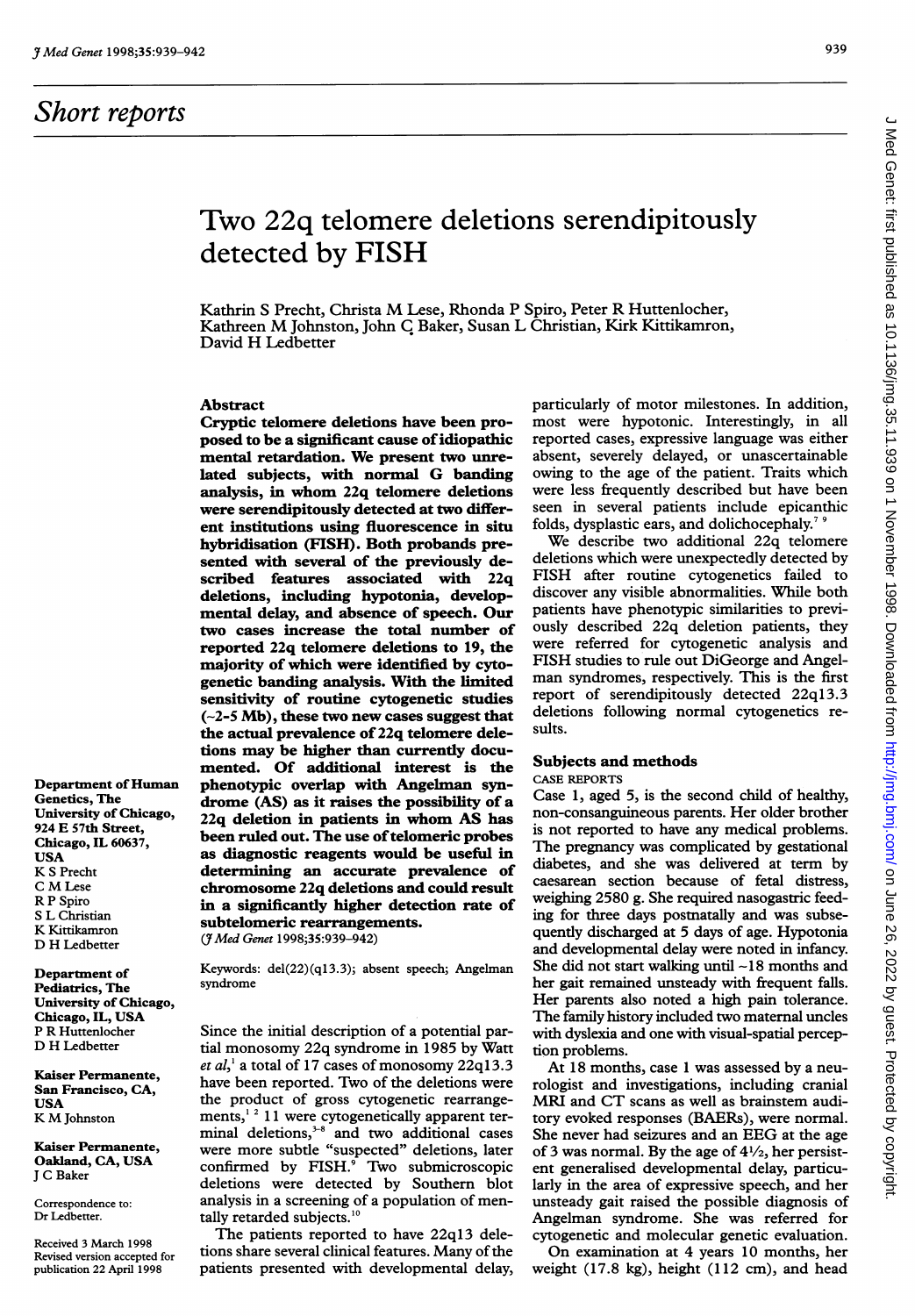(jui

circumference (50.5 cm) were all on the 50th centile. She had marked hypotonia, lax joints, and an uncoordinated gait. Her facial features were not dysmorphic. Her fingers were relatively wide with broad tips and she had bilateral fifth finger clinodactyly; there was mild 2-3 syndactyly of her toes. Physical examination was otherwise unremarkable. Psychological assessment at the time (Mullen Scales of Early Learning) placed her verbal and non-verbal skills at the 8 to 9 month and the 16 to 17 month level, respectively. The Bayley Scales of Infant Development indicated a mental age equivalent of 11-12 months.

Case 2, aged 5, is the second child of non-consanguineous parents. He was born at term, after an uncomplicated pregnancy, weighing 3742 g (90th centile). Although his neonatal period was unremarkable, developmental delay was noted in infancy. He sat unassisted at about 9-10 months and walked at 22 months. BAERs were borderline and <sup>a</sup> cranial MRI scan at the age of  $2\frac{1}{2}$  showed diminished periventricular white matter. Family history included a maternal great aunt with mental retardation and a maternal uncle with learning disabilities.

By the age of 5, case 2 had no speech, but was able to use <sup>a</sup> few signs. On physical exam-



Figure <sup>1</sup> (A) Representative chromosome 22 homologues from FISH analyses on proband <sup>1</sup> using the DGSIVCFS probe (left) and chromosome 22 unique telomere probe c106G1220 (right). Note the deletion of the telomeric probe on each of the right homologues. (B)  $A$ metaphase cell from FISH analysis on proband 2 showing a deletion of the chromosome 22<br>telomere specific probe, c106G1220 (red). Chromosome 22 is identified by a chromosome 14/22 alpha satellite probe (green).

ination his height was 107 cm (25th centile), his weight was 40.5 kg (50th centile), and his head circumference was 52.5 cm (75th centile). His muscle tone was generally decreased  $\overline{Q}$ and he made poor eye contact. He had bilateral epicanthic folds, narrow palpebral fissures, and a broad nasal root.

Previous investigations, which were all normal, included peripheral blood cytogenetic studies, molecular studies for fragile X, serum and urine amino acids, thyroid function tests,  $\frac{\sigma}{\sigma}$ and urine annuo across  $\frac{1}{2}$  and an ophthalmological examination. He had  $\frac{3}{8}$ narrow palpebral fissures, a broad nasal root, and his facial features were somewhat reminiscent of velocardiofacial syndrome. He was  $\vec{\circ}$ referred for further FISH evaluation to rule out  $\vec{=}$ 9g a deletion at 22ql 1.2.

#### CYTOGENETICS AND FISH

Routine cytogenetic analysis at a greater than  $\overset{\omega}{\circ}$ 550 band level was performed on peripheral  $\vec{\triangle}$ blood samples from both probands and the  $\odot$ parents of case 2 at either the University of Chicago Genetic Services (Chicago, IL) or Kaiser<sup>9</sup> Permanente (Oakland, CA) using standard $\vec{\ }$ procedures.

 on June 26, 2022 by guest. Protected by copyright. <http://jmg.bmj.com/> J Med Genet: first published as 10.1136/jmg.35.11.939 on 1 November 1998. Downloaded from Chromosome preparations from peripheral blood were used for fluorescence in situ hybridisation (FISH) analysis. FISH was initially performed on case 1 using D15S10, a probe for  $\vec{\omega}$ the Prader-Willi/Angelman region on chromosome 15 (Oncor Inc, Gaithersburg, MD). Sam- $\bigcirc$ ples from both patients were hybridised with a $\frac{9}{5}$ digoxigenin labelled commercial DiGeorge $\frac{3}{6}$ chromosome region probe, D22S75, containing the telomeric control locus D22S39, according  $\overline{Q}$ to the manufacturer's conditions (Oncor Inc).  $\frac{1}{\sigma}$ The rapid wash procedure was followed with no  $\exists$ amplification. The two probands were further  $\frac{1}{4}$ studied with a chromosome 22q unique tel- $\frac{1}{5}$ omere probe, ICRFc106G1220, labelled withdigoxigenin-11-dUTP.<sup>11</sup> A chromosome  $14/22\overline{d}$ alpha satellite probe, labelled with biotin-16- $\frac{1}{2}$ dUTP, was used to identify chromosome 22. Probe preparation, hybridisation, analysis, and  $\frac{8}{3}$ imaging were carried out using previously described methods.<sup>12</sup> Parental chromosome S FISH studies were performed with the commer- $\epsilon$ cial DiGeorge probe and cosmid 106G1220 to  $\frac{5}{0}$ rule out an inherited event. တ္တ

## MICROSATELLITE ANALYSIS

2022 Microsatellite analysis was performed as previ- $\frac{N}{Q}$ <br>Microsatellite analysis was performed as previously described<sup>13</sup> to confirm FISH results and  $\leq$ determine the parental origin of deletion. Whole cell lysates were made from 200  $\mu$ l of $^{\circ}_{\alpha}$ peripheral blood using the Qiamp blood lysis  $\overline{u}$ kit (Qiagen Inc, Chatsworth, CA). One µl of a $\frac{3}{2}$ 1:5 dilution of the cell lysate was used per PCR assay. Five Genethon STR markers from the distal portion of 22q were used: D22S282, S1179, S1140, S928, and S1169 (markers are listed in order from centromere to telomere).

#### Results

CASE <sup>1</sup>

Cytogenetic and FISH analyses for Angelman syndrome were requested because of her early hypotonia and persistent lack of speech and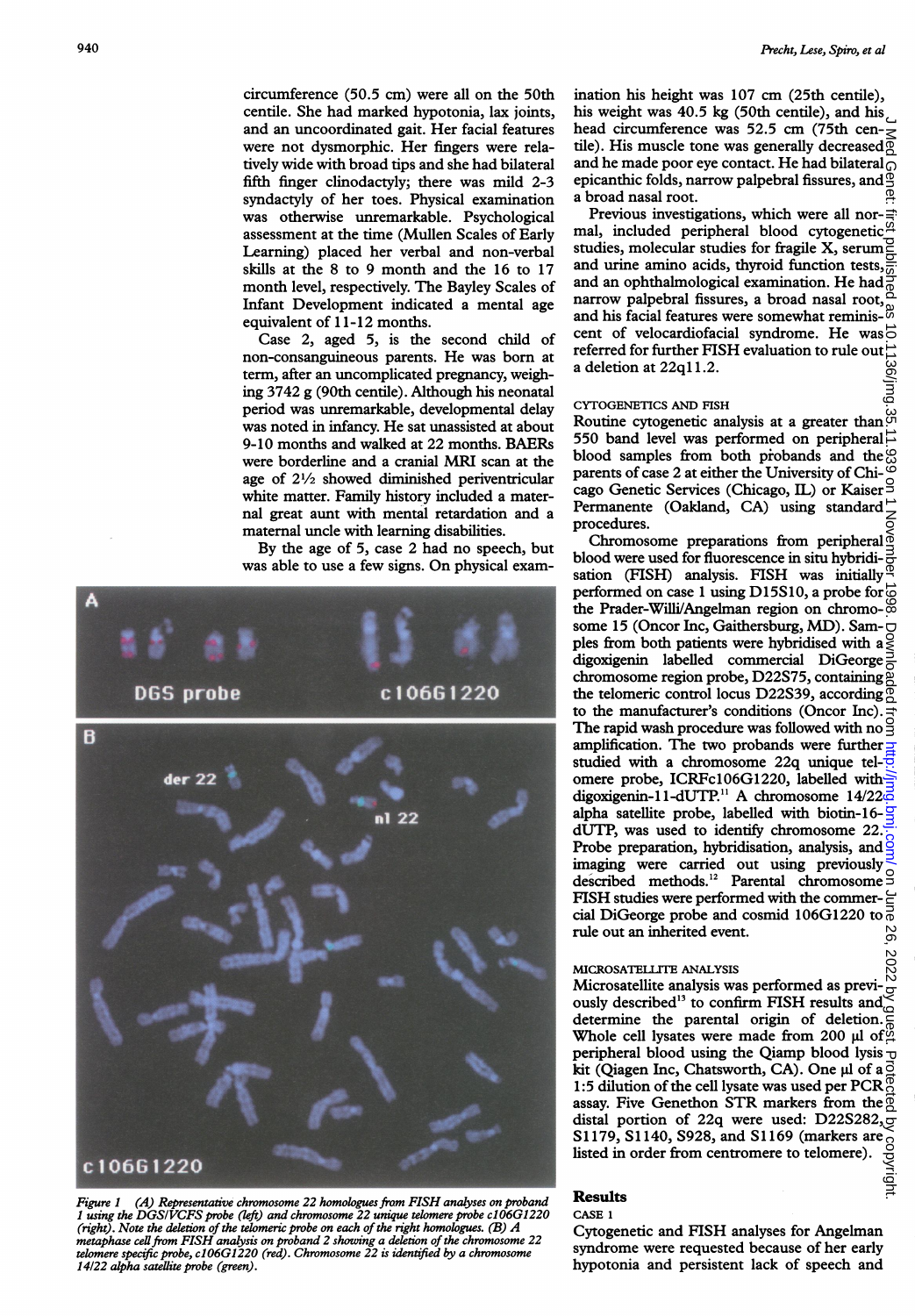

#### D22S1169

Figure 2 Microsatellite analysis of marker D22S1169 on chromosome 22q13.3 in both probands. In case 1, the father  $\frac{\text{small}}{\text{small}}$ <br>is homozygous for allele 2, the mother is heterozygous for . [101000] alleles 3 and 4, and the patient show.<br>maternal allele 3. (A faint shadow b allele 4 can be seen in the patient.) In case 2, the father is heterozygous for alleles 1 and 2, the mother is heterozygous for alleles 2 and 5, and the patient inherited only allele 5 from the mother. For both cases the deletion is therefore paternal in origin.

unsteady gait. She was initially determined to  $t_{\text{refomere}}$ have a normal female (46,XX) karyotype, and FISH showed no deletion for the Prader-Willi/ Angelman probe (D15S10) in proximal 15q.

Subsequently, her sample was used alongside that of another patient as a hybridisation control for the DGS/VCFS probe. Surprisingly, a deletion for the telomeric internal control locus (D22S39) was observed on some 22 homologues (fig  $1A$ ). This result was confirmed by a chromosome 22q unique telomere probe (c106G1220), classifying the deletion as terminal, rather than interstitial. Parental FISH studies were normal.

Of five microsatellite markers tested, four markers (D22S282, S1179, S1140, and S928) showed no evidence of a deletion. The most distal marker (D22S1169) was informative for the presence of a maternal band but absence of a paternal allele (fig 2), indicating a deletion of paternal origin.

### CASE <sup>2</sup>

Case 2 was referred for routine cytogenetic and FISH studies to rule out a VCFS deletion. Routine G banding analysis failed to identify any deletion of 22q. While the proximal 22q VCFS locus (D22S575) was present on both homologues, the distal control locus (D22S39) was found to be deleted on one homologue in all cells. Telomere FISH studies were performed using a unique sequence probe  $(c106G1220)$ which was also deleted, confirming the initial findings and ruling out an interstitial deletion (fig 1B). Parental chromosome and FISH studies were normal.

Three microsatellite markers (D22S282, S1140, S928) showed the presence of two alleles. The proband showed only one maternal and no paternal allele for the most distal marker (D22S1169), confirming a deletion and indicating a paternal origin (fig 2).

## **Discussion**

Terminal 22q deletion patients share <sup>a</sup> common phenotype including hypotonia, developmental delay, and absence of speech. The

Case <sup>2</sup> additional clinical features, which vary among patients, may be the result of the different sizes and mechanisms of the deletions. Further molecular characterisation of all deletions, such as reported by Nesslinger et  $al$ ,<sup>7</sup> would be useful for making genotype/phenotype correlations. In light of the initial findings from cytogenetic and microsatellite analyses of our patients, we would expect the deletions to be smaller than those previously reported. Further studies are under way to delineate the size of the deletions in these two cases. A smaller deletion may account for the milder phenotypes present in case 2, and particularly in case 1. A previously described patient with the smallest molecularly characterised 22q deletion of 130 kb showed only mild mental retardation, expressive speech delay, and no other abnormal physical findings.<sup>10 14</sup> Since all of the patients with 22q terminal deletions are reported to have marked delay or absence of speech, this suggests that a gene(s) involved in expressive speech maps within 130 kb of the

> While both of our probands share some of the clinical features of previously reported 22q telomere deletions, they were initially referred for cytogenetic studies for two different syndromes. Hypotonia and developmental delay are features commonly observed in many syndromes; however, in association with severe speech delay, these phenotypes may be a significant indication to test for a 22q deletion. The phenotypic similarity of these deletion patients to Angelman syndrome is particularly noteworthy, as it raises the possibility of a 22q deletion subset in patients with Angelman-like features in whom the syndrome has been ruled out. This hypothesis could be tested by combining 22q telomere FISH analysis with Angelman studies to determine if the overall deletion detection rate in such patients is increased.

> The de novo deletion in both of our probands was determined to be of paternal origin. Two previously reported cases<sup>6 10</sup> were also paternal deletions. However, in four further cases,<sup>179 10</sup> a maternal origin of the deletion was reported. Therefore, imprinting is an unlikely mechanism associated with the phenotype in these deletions.

> The recently increasing number of reported 22q telomere deletions indicates that these types of deletion may be occurring more frequently than previously thought. The chance discovery of our two cases by FISH shows that detection of smaller deletions by routine cytogenetics is difficult because of its limited sensitivity and because the 22q telomeric region is G negative. Routine cytogenetic analysis or the use of whole chromosome painting probes would therefore be expected to miss smaller 22q telomere rearrangements. We conclude that FISH studies using telomeric probes for 22q are most suitable for ruling out and confirming deletions of this region.